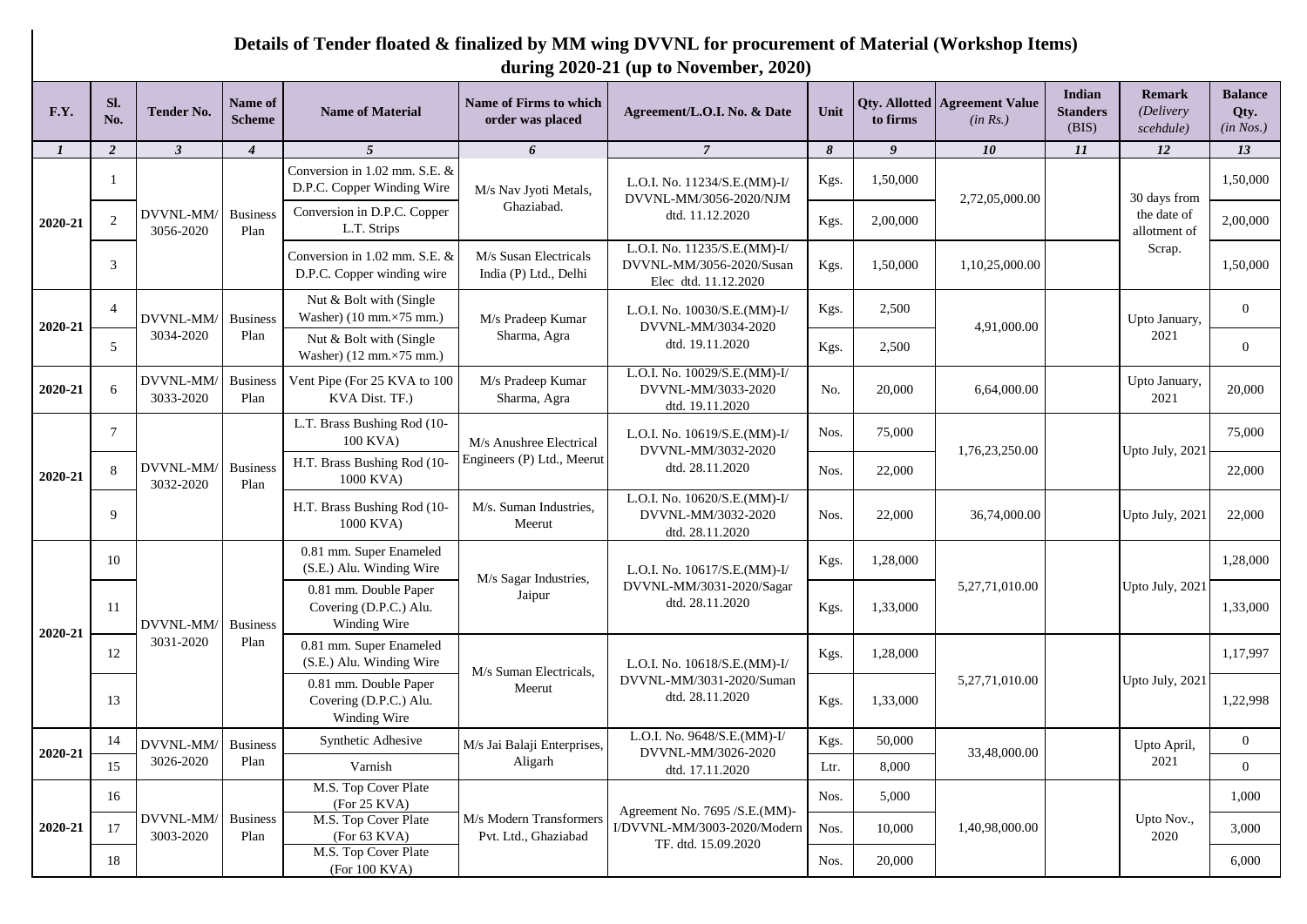| F.Y.    | SI.<br>No.      | <b>Tender No.</b>      | <b>Name of</b><br><b>Scheme</b> | <b>Name of Material</b>                                                           | Name of Firms to which<br>order was placed | Agreement/L.O.I. No. & Date                                                            | Unit       | to firms           | <b>Qty. Allotted   Agreement Value</b><br>(in Rs.) | Indian<br><b>Standers</b><br>(BIS) | Remark<br>(Delivery<br>scehdule) | <b>Balance</b><br>Qty.<br>(in Nos.) |
|---------|-----------------|------------------------|---------------------------------|-----------------------------------------------------------------------------------|--------------------------------------------|----------------------------------------------------------------------------------------|------------|--------------------|----------------------------------------------------|------------------------------------|----------------------------------|-------------------------------------|
|         | 19              |                        |                                 | Cello Tape (25 mm)                                                                | M/s Jai Balaji Enterprises,                | Agreement No. 6889 / S.E. (MM)-I/<br>DVVNL-MM/3002-2020/Jai Balaji<br>dtd. 24.08.2020  | Roll       | 22,000             |                                                    |                                    | Upto Sept.,<br>2020              | $\overline{0}$                      |
|         | 20              |                        |                                 | Iron Strips 24 Gauge<br>(size 19 mm.)                                             | Aligarh                                    |                                                                                        | Kg.        | 2,200              | 9,10,800.00                                        |                                    |                                  | $\overline{0}$                      |
|         | 21              | DVVNL-MM/              | <b>Business</b>                 | Iron Lock for Strips<br>(Size 20 mm.)                                             |                                            |                                                                                        | Nos.       | 16,500             |                                                    |                                    |                                  | $\mathbf{0}$                        |
| 2020-21 | 22              | 3002-2020              | Plan                            | Epoxy doted insulating Craft<br>Paper<br>$(3.0 \text{ Mil}\times700 \text{ mm.})$ | M/s Pradeep Kumar<br>Sharma, Agra          | Agrement No. 7161 /S.E.(MM)-I/<br>DVVNL-MM/3002-2020/Pradeep<br>Sharma dtd. 31.08.2020 | Kg.        | 550<br>5,24,700.00 |                                                    | Upto Sept.,<br>2020                | $\overline{0}$                   |                                     |
|         | 23              |                        |                                 | Customized Rubber Strip (For<br>Top Cover of Round Body<br>Transformer)           |                                            |                                                                                        | Kg.        | 2,200              |                                                    |                                    |                                  | $\theta$                            |
|         | 24              |                        |                                 | <b>Insulating Craft Paper</b><br>2.5 Mil                                          |                                            |                                                                                        | Kg.        | 48,000             |                                                    |                                    |                                  | 36,000                              |
|         | 25              |                        |                                 | <b>Insulating Craft Paper</b>                                                     |                                            |                                                                                        | Kg.        | 18,400             |                                                    |                                    |                                  | 13,800                              |
|         | 26              |                        |                                 | $4.0$ Mil<br>Leathered Paper 10 Mil                                               | M/s Technocrats<br>International, Lucknow  |                                                                                        | Kg.        | 9,000              | 3,49,82,440.00                                     |                                    |                                  | 6,750                               |
|         | $\overline{27}$ |                        |                                 | Leathered Paper 20 Mil                                                            |                                            |                                                                                        | Kg.        | 20,400             |                                                    |                                    |                                  | 15,300                              |
|         | 28              |                        |                                 | Solid Press Board 1 mm.                                                           |                                            |                                                                                        | Kg.        | 91,200             |                                                    |                                    |                                  | 68,400                              |
|         | 29              |                        |                                 | Solid Press Board 2 mm.                                                           |                                            | Agreement No. 7632 / S.E. (MM)-<br>I/DVVNL-MM/3001-2020/T.I.<br>dtd. 14.09.2020        | Kg.        | 38,400             |                                                    |                                    |                                  | 28,800                              |
|         | 30              | DVVNL-MM/<br>3001-2020 |                                 | Solid Press Board 3 mm.<br>Solid Press Board Gutka                                |                                            |                                                                                        | Kg.        | 3,000              |                                                    |                                    | Upto July, 2021                  | 2,250                               |
|         | 31              |                        |                                 | 30×30×3 mm.                                                                       |                                            |                                                                                        | Kg.        | 7,200              |                                                    |                                    |                                  | 5,400                               |
|         | 32              |                        |                                 | Solid Press Board Gutka<br>$35\times40\times3$ mm.                                |                                            |                                                                                        | Kg.        | 7,200              |                                                    |                                    |                                  | 5,400                               |
|         | 33              |                        |                                 | Solid Press Board Gutka<br>$40\times45\times3$ mm.                                |                                            |                                                                                        | Kg.        | 3,600              |                                                    |                                    |                                  | 2,700                               |
|         | 34              |                        |                                 | Solid Press Board Wedges                                                          |                                            |                                                                                        | Kg.        | 9,600              |                                                    |                                    |                                  | 7,200                               |
|         | 35              |                        | <b>Business</b><br>Plan         | $15\times400\times3$ mm.<br>Solid Press Board Wedges                              |                                            |                                                                                        | Kg.        | 17,400             |                                                    |                                    |                                  | 13,050                              |
| 2020-21 | 36              |                        |                                 | $20 \times 600 \times 3$ mm.<br><b>Insulating Craft Paper</b>                     |                                            |                                                                                        | Kg.        | 16,000             |                                                    |                                    |                                  | 12,030                              |
|         | 37              |                        |                                 | $2.5$ Mil<br><b>Insulating Craft Paper</b>                                        |                                            |                                                                                        |            | 55,200             |                                                    |                                    |                                  | 41,394                              |
|         | 38              |                        |                                 | 4.0 Mil<br>Leathered Paper 10 Mil                                                 |                                            |                                                                                        | Kg.<br>Kg. | 27,000             |                                                    |                                    |                                  | 20,250                              |
|         | 39              |                        |                                 | Leathered Paper 20 Mil                                                            |                                            |                                                                                        | Kg.        | 6,800              |                                                    |                                    |                                  | 5,100                               |
|         | 40              |                        |                                 | Solid Press Board 1 mm.                                                           |                                            |                                                                                        | Kg.        | 30,400             |                                                    |                                    |                                  | 22,800                              |
|         | 41              |                        |                                 | Solid Press Board 2 mm.                                                           |                                            |                                                                                        | Kg.        | 12,800             |                                                    |                                    |                                  | 9,600                               |
|         | 42              |                        |                                 | Solid Press Board 3 mm.                                                           | M/s Vijaya Mercantile Pvt.                 | Agreement No. 7633 / S.E. (MM)-                                                        | Kg.        | 9,000              |                                                    |                                    |                                  | 6,750                               |
|         | 43              |                        |                                 | Solid Press Board Gutka                                                           | Ltd., New Delhi                            | I/DVVNL-MM/3001-2020/V.M.                                                              | Kg.        | 7,200              | 2,40,97,560.00                                     |                                    | Upto August,<br>2021             | 5,400                               |
|         | 44              |                        |                                 | $30\times30\times3$ mm.<br>Solid Press Board Gutka                                |                                            | dtd. 14.09.2020                                                                        | Kg.        | 7,200              |                                                    |                                    |                                  | 5,400                               |
|         |                 |                        |                                 | $35\times40\times3$ mm.<br>Solid Press Board Gutka                                |                                            |                                                                                        |            |                    |                                                    |                                    |                                  |                                     |
|         | 45              |                        |                                 | $40\times45\times3$ mm.<br>Solid Press Board Wedges                               |                                            |                                                                                        | Kg.        | 3,600              |                                                    |                                    |                                  | 2,700                               |
|         | 46              |                        |                                 | 15×400×3 mm.                                                                      |                                            |                                                                                        | Kg.        | 3,200              |                                                    |                                    |                                  | 2,400                               |
|         | 47              |                        |                                 | Solid Press Board Wedges<br>$20 \times 600 \times 3$ mm.                          |                                            |                                                                                        | Kg.        | 5,800              |                                                    |                                    |                                  | 4,350                               |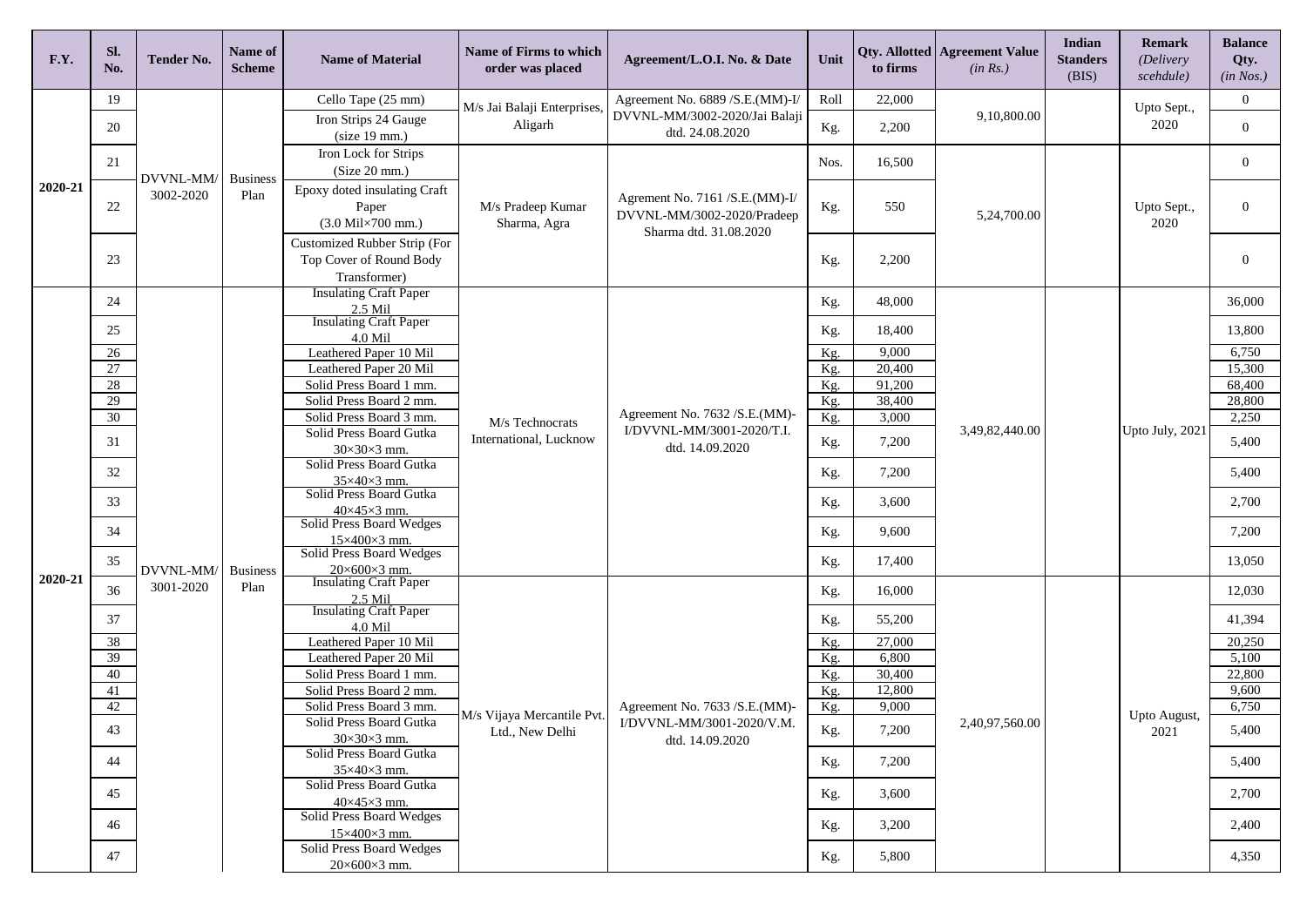| F.Y.    | Sl.<br>No.            | Tender No.                                | Name of<br><b>Scheme</b> | <b>Name of Material</b>                              | <b>Name of Firms to which</b><br>order was placed | Agreement/L.O.I. No. & Date                                                          | Unit       | to firms        | Qty. Allotted   Agreement Value<br>(in Rs.) | <b>Indian</b><br><b>Standers</b><br>(BIS) | <b>Remark</b><br>(Delivery<br>scehdule) | <b>Balance</b><br>Qty.<br>(in Nos.) |
|---------|-----------------------|-------------------------------------------|--------------------------|------------------------------------------------------|---------------------------------------------------|--------------------------------------------------------------------------------------|------------|-----------------|---------------------------------------------|-------------------------------------------|-----------------------------------------|-------------------------------------|
|         | 48                    |                                           |                          | <b>Insulating Craft Paper</b><br>2.5 Mil             |                                                   |                                                                                      | Kg.        | 16,000          |                                             |                                           |                                         | 11,966                              |
|         | 49                    |                                           |                          | <b>Insulating Craft Paper</b><br>$4.0$ Mil           |                                                   |                                                                                      | Kg.        | 18,400          |                                             |                                           |                                         | 13,687                              |
|         | 50                    |                                           |                          | Leathered Paper 10 Mil                               |                                                   |                                                                                      | Kg.        | 9.000           |                                             |                                           |                                         | 6,372                               |
|         | $\overline{51}$<br>52 |                                           |                          | Leathered Paper 20 Mil<br>Solid Press Board 1 mm.    |                                                   |                                                                                      | Kg.        | 6,800<br>30,400 |                                             |                                           |                                         | 4,973<br>22,708                     |
|         | 53                    |                                           |                          | Solid Press Board 2 mm.                              |                                                   |                                                                                      | Kg.<br>Kg. | 12,800          |                                             |                                           |                                         | 9,082                               |
|         | 54                    |                                           |                          | Solid Press Board 3 mm.                              |                                                   | Agreement No. 7988 / S.E. (MM)-                                                      | Kg.        | 3,000           |                                             |                                           |                                         | 1,847                               |
| 2020-21 | 55                    | DVVNL-MM/<br>3001-2020                    | <b>Business</b><br>Plan  | Solid Press Board Gutka                              | M/s Vinod Enterprises,<br>Meerut                  | I/DVVNL-MM/3001-2020/V.E.<br>Kg.<br>dtd. 22.09.2020<br>Kg.<br>Kg.<br>Kg.<br>Kg.      |            | 21,600          | 2,06,11,000.00                              |                                           | Upto Sept.,<br>2020                     | 16,200                              |
|         |                       |                                           |                          | $30\times30\times3$ mm.<br>Solid Press Board Gutka   |                                                   |                                                                                      |            |                 |                                             |                                           |                                         |                                     |
|         | 56                    |                                           |                          | $35\times40\times3$ mm.                              |                                                   |                                                                                      |            | 21,600          |                                             |                                           |                                         | 16,200                              |
|         | 57                    |                                           |                          | Solid Press Board Gutka<br>40×45×3 mm.               |                                                   |                                                                                      | 10,800     |                 |                                             |                                           | 8,100                                   |                                     |
|         | 58                    |                                           |                          | Solid Press Board Wedges<br>15×400×3 mm.             |                                                   |                                                                                      |            | 3,200           |                                             |                                           |                                         | 2.400                               |
|         | 59                    |                                           |                          | Solid Press Board Wedges<br>$20\times600\times3$ mm. |                                                   |                                                                                      |            | 5,800           |                                             |                                           |                                         | 4,350                               |
| 2020-21 | 60                    | DVVNL-MM/<br>2494-2020                    | <b>Business</b><br>Plan  | Arching Horn Set                                     | M/s Power Transoformer<br>Technologies, Meerut    | Agreemnt No. 7959 /S.E.(MM)-I/<br>DVVNL-MM/2494-2020/Power TF.<br>dtd. 21.09.2020    | Set        | 40,000          | 3,30,000.00                                 |                                           | Upto Nov.,<br>2020                      | $\Omega$                            |
|         | 61                    | DVVNL-MM/                                 | <b>Business</b>          | Cast Iron make Silica Gel                            | M/s Power Transoformer                            | Agreement No. 9108/S.E.(MM)-I/                                                       | Nos.       | 25,000          |                                             |                                           | Upto March,                             | 18,445                              |
| 2020-21 |                       | 2493-2020                                 | Plan                     | Breather (250 gm.)<br>Cast Iron make Silica Gel      | Technologies, Meerut                              | DVVNL-MM/2493-2020/Power TF.<br>dtd. 22.10.2020                                      |            |                 | 53.10.050.00                                |                                           | 2021                                    |                                     |
|         | 62                    |                                           |                          | Breather $(500 \text{ gm.})$                         |                                                   |                                                                                      | Nos.       | 3,500           |                                             |                                           |                                         | 2,400                               |
|         | 63                    | DVVNL-MM/<br><b>Business</b><br>2483-2020 |                          | Gasket Set 10-100 KVA<br>(Neoprin)                   | M/s Jai Balaji Enterprises,<br>Aligarh            | Agreement No. 6888 / S.E. (MM)-<br>I/DVVNL-MM/2483-2020/Jai                          | Set        | 30,000          | 44,49,500.00                                |                                           |                                         | $\theta$                            |
|         | 64                    |                                           |                          | Gasket Set 160-400 KVA<br>(Neoprin)                  |                                                   |                                                                                      | Set        | 4,500           |                                             |                                           | Upto Nov.,                              | $\overline{0}$                      |
| 2020-21 | 65                    |                                           | Plan                     | Gasket Set 630 KVA (Neoprin)                         |                                                   | Balaji<br>dtd. 24.08.2020                                                            | Set        | 150             |                                             |                                           | 2020                                    | $\overline{0}$                      |
|         | 66                    |                                           |                          | Gasket Set 1000 KVA<br>(Neoprin)                     |                                                   |                                                                                      | Set        | 50              |                                             |                                           |                                         | $\overline{0}$                      |
| 2020-21 | 67                    | DVVNL-<br>MM/2476-                        | <b>Business</b>          | L.T. Connector                                       | M/s. Goyal Niwra & Tape<br>Factory, Meerut        | Agreement No. 10777/S.E.(MM)-<br>I/DVVNL-MM/2476-2020/Goyal<br>Niwar dtd. 02.12.2020 | Nos.       | 1,00,000        | 29,52,000.00                                |                                           | Upto March,<br>2021                     | 50,000                              |
|         | 68                    | 2020                                      | Plan                     | H.T. Connector                                       | M/s Power Transoformer<br>Technologies, Meerut    | Agreement No. 10778/S.E.(MM)-<br>I/DVVNL-MM/2476-2020/Power<br>TF. dtd. 02.12.2020.  | Nos.       | 50,000          | 12,85,000.00                                |                                           | Upto March,<br>2021                     | 29,000                              |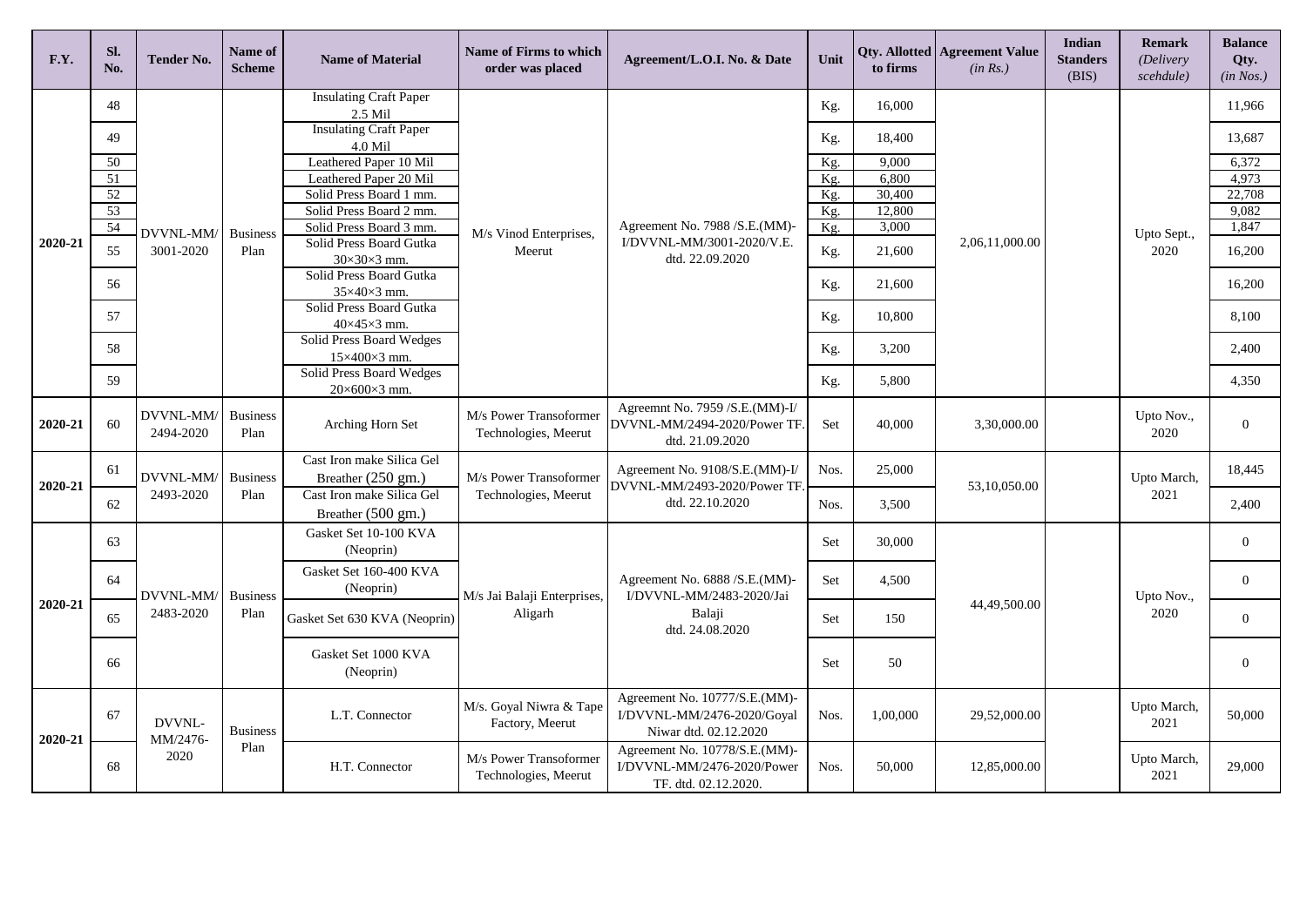| F.Y.    | SI.<br>No. | <b>Tender No.</b>                  | Name of<br><b>Scheme</b> | <b>Name of Material</b>                                            | Name of Firms to which I<br>order was placed          | Agreement/L.O.I. No. & Date                                                           | Unit | to firms | Qty. Allotted   Agreement Value<br>(in Rs.) | Indian<br><b>Standers</b><br>(BIS) | <b>Remark</b><br><i>(Delivery)</i><br>scehdule) | <b>Balance</b><br>Qty.<br>(in Nos.) |
|---------|------------|------------------------------------|--------------------------|--------------------------------------------------------------------|-------------------------------------------------------|---------------------------------------------------------------------------------------|------|----------|---------------------------------------------|------------------------------------|-------------------------------------------------|-------------------------------------|
| 2020-21 | 69         | DVVNL-<br>MM/2476-<br>Plan<br>2020 |                          | L.T. Brass Bushing Rod (160)<br>KVA)                               | M/s. Goyal Niwra & Tape                               | Agreement No. 7497/S.E.(MM)-<br>I/DVVNL-MM/2473-2020/Goyal<br>Niwar dtd. 10.09.2020   | Nos. | 2,000    | 1,03,74,600.00                              |                                    | Upto March,                                     | $\Omega$                            |
|         | 70         |                                    | <b>Business</b>          | L.T. Brass Bushing Rod (250-<br>400 KVA)                           | Factory, Meerut                                       |                                                                                       | Nos. | 17,000   |                                             |                                    | 2021                                            | 9,500                               |
|         | 71         |                                    |                          | L.T. Brass Bushing Rod (630)<br>KVA)                               | M/s Anushree Electrical<br>Engineers (P) Ltd., Meerut | Agreement No. 8888 / S.E. (MM)-<br>I/DVVNL-MM/2473-2020/<br>Anushree dtd. 16.10.2020. | Nos. | 600      | 8,40,000.00                                 |                                    | Upto Oct., 2020                                 | $\Omega$                            |
|         | 72         |                                    |                          | L.T. Brass Bushing Rod (1000   M/s Jai Balaji Enterprises,<br>KVA) | Aligarh                                               | Agreement No. 7160 / S.E. (MM)-<br>I/DVVNL-MM/2473-2020/Jai<br>Balaji dtd. 31.08.2020 | Nos. | 50       | 1,65,000.00                                 |                                    | Upto Oct., 2020                                 | $\Omega$                            |
|         | 73         |                                    |                          | H.T. Brass Bushing Rod (10-<br>1000 KVA)                           | M/s Suman Industries,<br>Meerut                       | Agreement No. 7498 / S.E. (MM)-<br>I/DVVNL-MM/2473-2020/Suman<br>Ind dtd. 10.09.2020  | Nos. | 15,000   | 25,11,000.00                                |                                    | Upto Feb.,<br>2021                              | 10,000                              |